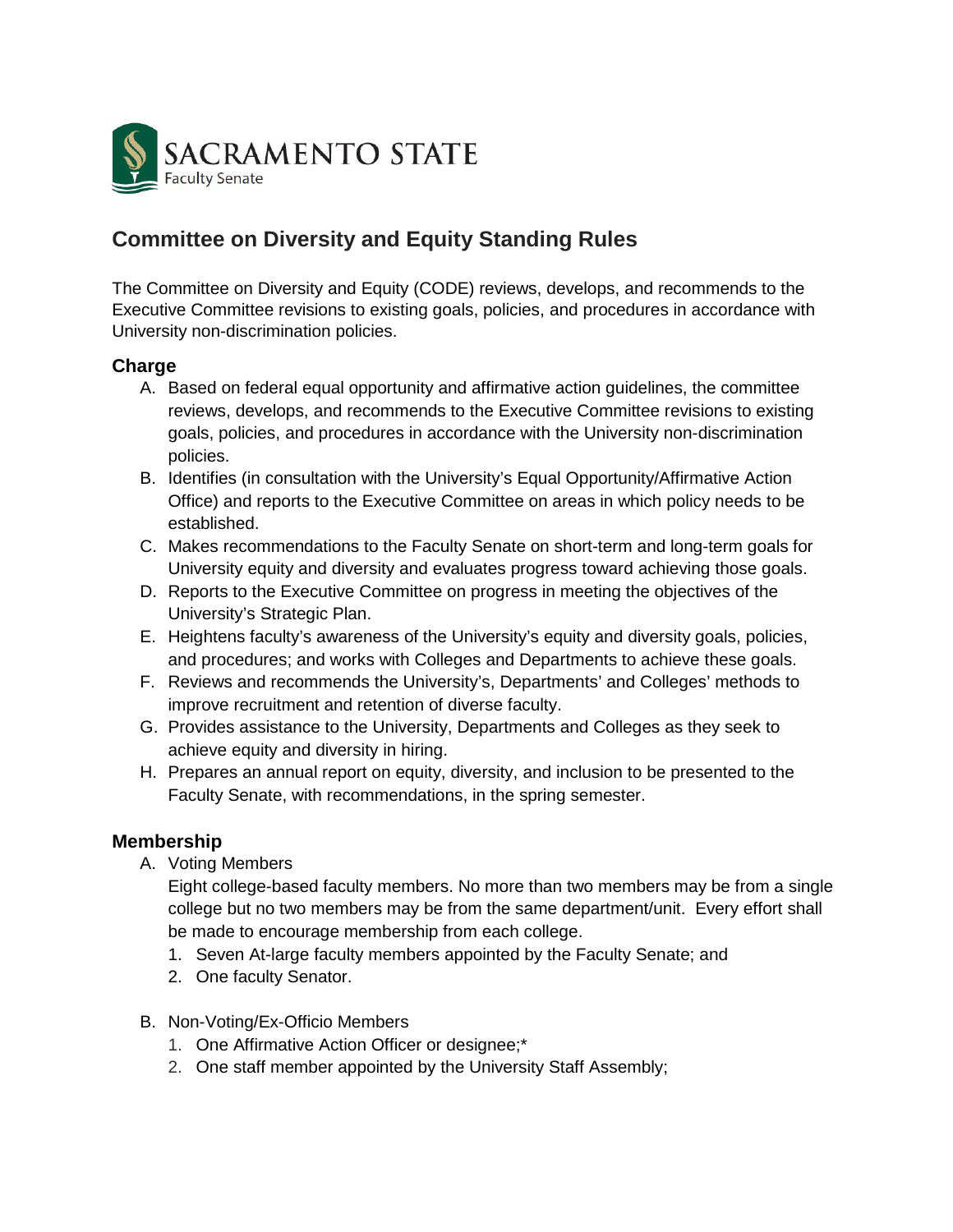- 3. One student representative appointed by the Associated Students, Inc. Board of Directors; and
- 4. Executive Director of the Office of Inclusive Excellence.

\*Administrative positions are appointed by the President or their designee.

Additional ex-officio membership may be recommended by the committee, the Executive Committee or the President or designee.

### C. Term

- 1. The term of appointment for the faculty representatives shall be for three years. The Faculty Senator term shall correspond with the Senator's term. The voting members may be reappointed. Appointments will be staggered to ensure that approximately one-third of the faculty members are appointed each year.
- 2. The term of the non-voting / ex-officio members will be one-year, except for the staff member, their term will be for two-years.

### **Officers**

- A. Chair
	- 1. The Chair shall be elected from and be among the voting members of the Committee.
	- 2. The term of office of the Chair shall be one year. The term shall begin at noon on the last day of the spring semester in which elected the Committee and shall end at noon on the last day of the spring semester of the following year.
	- 3. A faculty member may be elected to serve up to three consecutive terms of one year each as the Committee Chair. After an interval of a year following the end of the third consecutive term, the faculty member shall become eligible again for election to the Chair of the Committee.
	- 4. The Chair is responsible for establishing the agenda for each meeting.
- B. Vice Chair
	- 1. At its first meeting of the academic year, the Committee shall elect from its voting members a Vice-Chair.
	- 2. The term of office of the Vice-Chair shall be one academic year. The term shall begin upon election of the Vice-Chair at the first committee meeting of the year and shall end at noon on the last day of the spring semester of the academic year.
	- 3. The Vice-Chair shall preside over the routine business of the Committee in the absence of the Committee Chair or should the office of the Committee Chair become vacant, until the election of a new Committee Chair.

### **Operations**

- A. The Committee shall be a committee of the Faculty Senate, reporting to the Executive Committee.
- B. Issues addressed by the Committee may be referred by the Executive Committee to any of the Standing Policy Committees of the Faculty Senate.
- C. Any of the five Standing Policy Committees of the Faculty Senate may refer issues to the Committee through the Executive Committee.